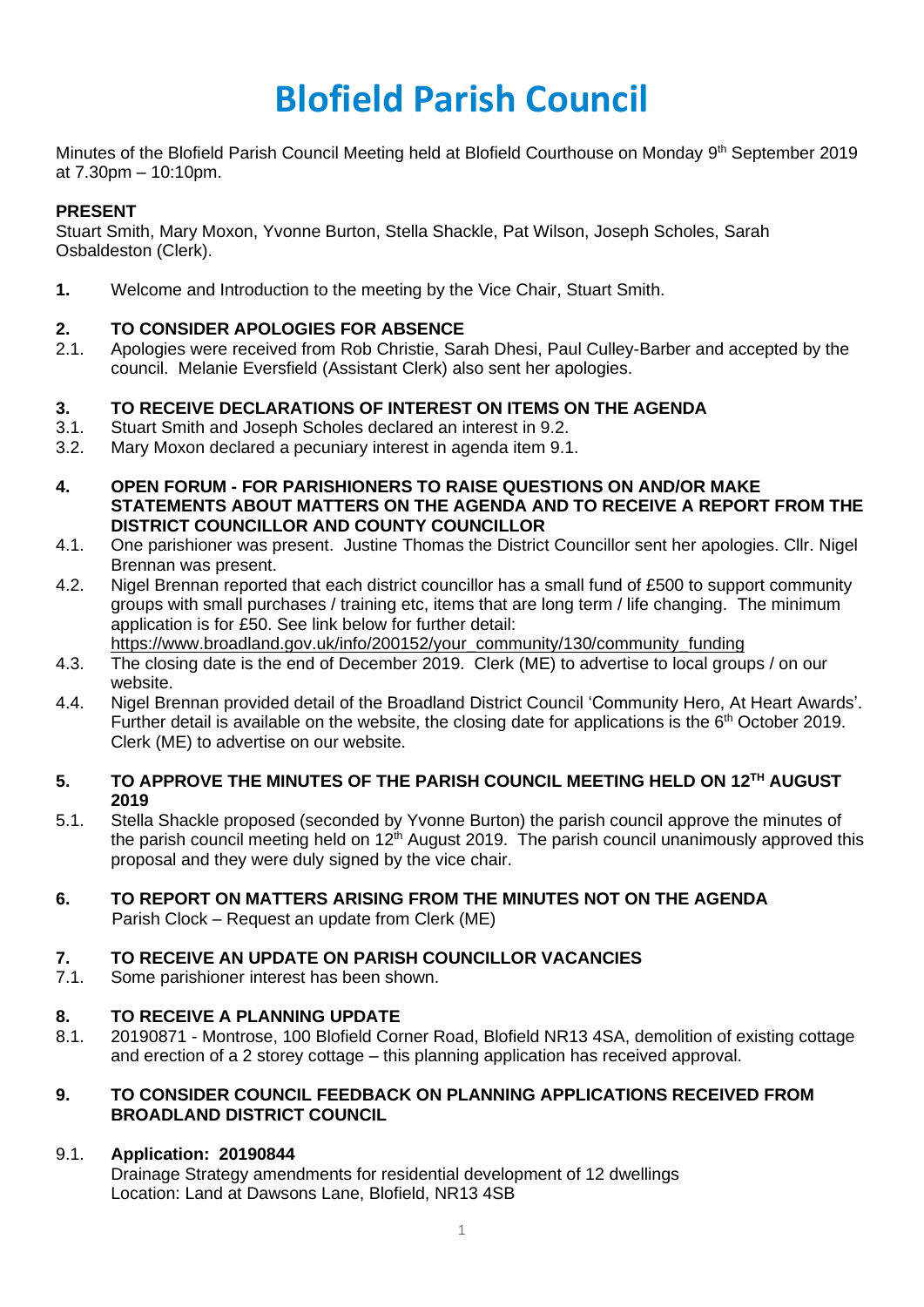#### *The Parish council recommends refusal on the following grounds:*

Essentially the drainage strategy is now to have a terminal attenuation pond to the north of the site and there is no attempt to drain any further through to the Witton Run as stated in the original drainage strategy, which raises a number of concerns.

The Parish Council continues to have serious concerns with the drainage strategy for this application and continues to **object** to this application.

The LLFA (Lead Local Flood Authority) have responded (5th September 2019) and said as the site is too small for their site specific comments, they advised BDC satisfy themselves 'that the proposal would not increase flood risk elsewhere and will incorporate sustainable drainage systems' (The National Planning Policy Framework (NPPF) paragraphs 155 - 165). However the new ditch along Dawsons Lane and the terminal attenuation pond will direct a **new** source of surface water from the development site into an area which is already at a higher risk of surface water flooding, highlighted in the Environment Agency Surface water flood risk maps copied to BDC within our last submission along with photographic flood evidence from local residents. This clearly illustrates the area is prone to surface water flooding. Furthermore, the adjacent site, Bennett Homes development for 36 to the east along Blofield Corner Road, was granted permission to drain their surface water into the same ditch system which it was said, drained directly to the Witton Run and on to the River Yare at Brundall. This proposal illustrates that this water connection does not exist, by the proposal for a second attenuation pond. Therefore, the final pond must have enough capacity to contain the runoff from both sites (36 +12 dwellings and their associated road networks) and the current agricultural run-off along the ditch system to ensure this is a sustainable drainage solution. There is no evidence that this additional run off has been included in the calculations for the terminal pond. Paragraph 12.3 of the LLFA Guidance document (March 2019) states "In Norfolk, there are many localised drainage soakaway ditches which are cut off from wider watercourse network, (eg are "blind") These watercourses would not be a suitable location to accept the siting of a long -term positive water drainage connection".

The receiving ditch system is one of these blind ditches and therefore not compliant with the LLFA guidelines, and the new NPPF. The LLFA asks that there is confirmation that the ditch network is not blind and links, but this is not the case and the fact that the new proposed solution is a terminal pond confirms this.

The LLFA also states "the LPA should satisfy themselves that provision for long-term maintenance will be provided as part of any SuDS (Sustainable Drainage System) scheme submitted… evidence that the proposed maintenance or adopting body is in agreement should be provided." In relation to the part of the drainage system between the two ponds, there is no evidence of legal agreements for maintenance, and so cannot be satisfied.

The LPA has a duty to re-consult the LLFA as there is independent proof the area is at higher risk of surface water flooding and the proposed drainage strategy is not sustainable.

In addition, if the drainage strategy is not NPPF compliant, NCC (Norfolk County Council) Highways department have indicated the top part of the junction Dawsons Lane/Blofield Corner Road is unlikely to be adopted. This would leave Dawsons Lane numbers above the NCC maximum of 8/9 dwellings to be serviced off a private lane.

The Parish Council recommends refusal on these grounds.

In addition, the parish council has requested that the District Councillor, Nigel Brennan calls this application into the planning committee on the grounds that is it not compliant with the NPPF and the material change in drainage strategy means that the next door site Bennetts Homes site of 36 homes, which is supposed to be draining into the Witton Run, will now have its water exit blocked by the new attenuation pond and there is no indication that this runoff has been accommodated in the pond size to prevent flooding to Dawsons Lane preventing access, private property foul water drainage systems and farm land, in an area highlighted by the Environment Agency as at high risk of surface water flooding.

## 9.2. **Application: 20190972**

Two Storey Side Extension, Two Storey Rear Extension and Rear Dormer Location: 13 Globe Lane, Blofield NR13 4JW

*The property owner spoke briefly about this proposed application before the council held their discussion*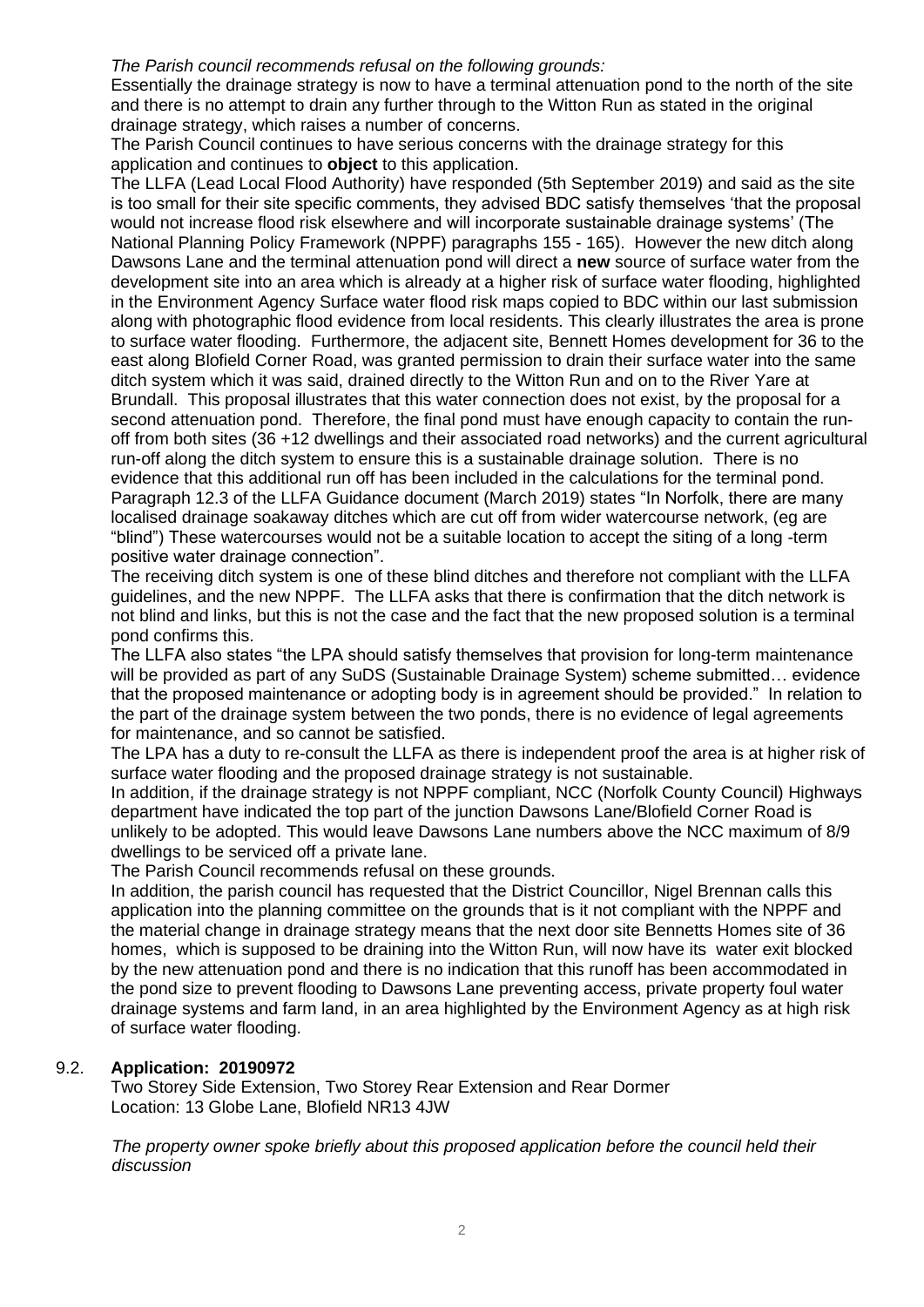Due to declarations of interest the council is not quorate to discuss this planning application; therefore, the council is unable to comment further on this application. Clerk (SO) to request an extension to 24<sup>th</sup> September if possible.

## 9.3. **Application: 20191300**

Sub-division of garden to create plot for a detached bungalow and garage Location: Orchard View, 117 Yarmouth Road, Blofield, NR13 4LQ

*Parish council has concerns about this proposal and agreed to make the following comments:* The site is too close to the A47. The end of the existing property is just under 14 metres to the new boundary, so concerns over Neighbourhood planning policy HOU4 compliance. However, a bungalow is in keeping with HOU1 local housing needs.

The council has concerns over the impact of the development on the trees within the site, no tree survey has been carried out with the application. In addition, the trees will be a buffer for noise from A47 not only for this but other properties in the area too. The council would like to see assurances under policy ENV 2 that the trees on site are retained for a sound buffer to the A47.

There is no highways objection to a second house off a very narrow private lane, however, the council would like to ask if there is space for bins at the entrance?

The council has concerns under neighbourhood planning policy HOU4 - heights and massing Will the subdivision of this plot provide enough amenity to both properties, will there be sufficient outside space and parking?

Also, with the planned changes to the junction of the A47 by Highways England mean that the plot will be subject to size reduction?

Parish council has concerns about this development.

## **10. TO RECEIVE AN UPDATE ON CREATING A PUBLIC RIGHT OF WAY DIVERSION OF FOOTPATH FP5&7 (FOOTPATH NEAR ON THE HOPKINS HOMES YARMOUTH ROAD SITE) (20190396/20191295)**

- 10.1. The Clerk (SO) reported that Hopkins Homes have proposed to replace the existing fencing along the boundary line with the A47 with 1.8m close board fencing, which will include a staggered junction across the line oft eh public footpath, to try and visually disguise the ability to cross the A47 when viewed from distance. Hopkins Homes have no issue with the council or NCC (Norfolk County Council) seeking to formally divert the legal route of the footpath in due course, however Hopkins Homes are not prepared to fund this diversion.
- 10.2. Following a brief discussion, Stuart Smith proposed the council contact NCC detailing the parish council position and concerns and request their support and guidance. The council resolved to approve this proposal. Clerk (SO) to action.
- 10.3. In addition, it was agreed that Yvonne Burton would find out more about the diversion process and the time it takes.

## **11. TO CONSIDER FEEDBACK ON ANY PLANNING APPLICATIONS RECEIVED SUBSEQUENT TO THE PUBLICATION OF THIS AGENDA**

## 11.1. **Application: 20191295**

Landscaping conditions 20/1

Location: Land at Yarmouth Road, Blofield

The applicant must commence work before November 2019 or the planning will lapse. The original application was in 2016.

*The parish council would like to raise the following concerns:*

An onsite car park and wheel washing facility is proposed (on the current Hopkins Homes Marketing Suite, will this be moving?).

Planning needs to be clear and ensure that there is compliance with onsite contractor parking that is inforceable, particularly as the road will be narrower.

It is not clear who is responsible for the roadway access to employment areas as this is not being established by the residential developer contrary to the assertion in the application. Clarty is required over the cycle path, issues of parking and pedestrian access from Cucumber Lane roundabout down to this access. Who is providing these requirements?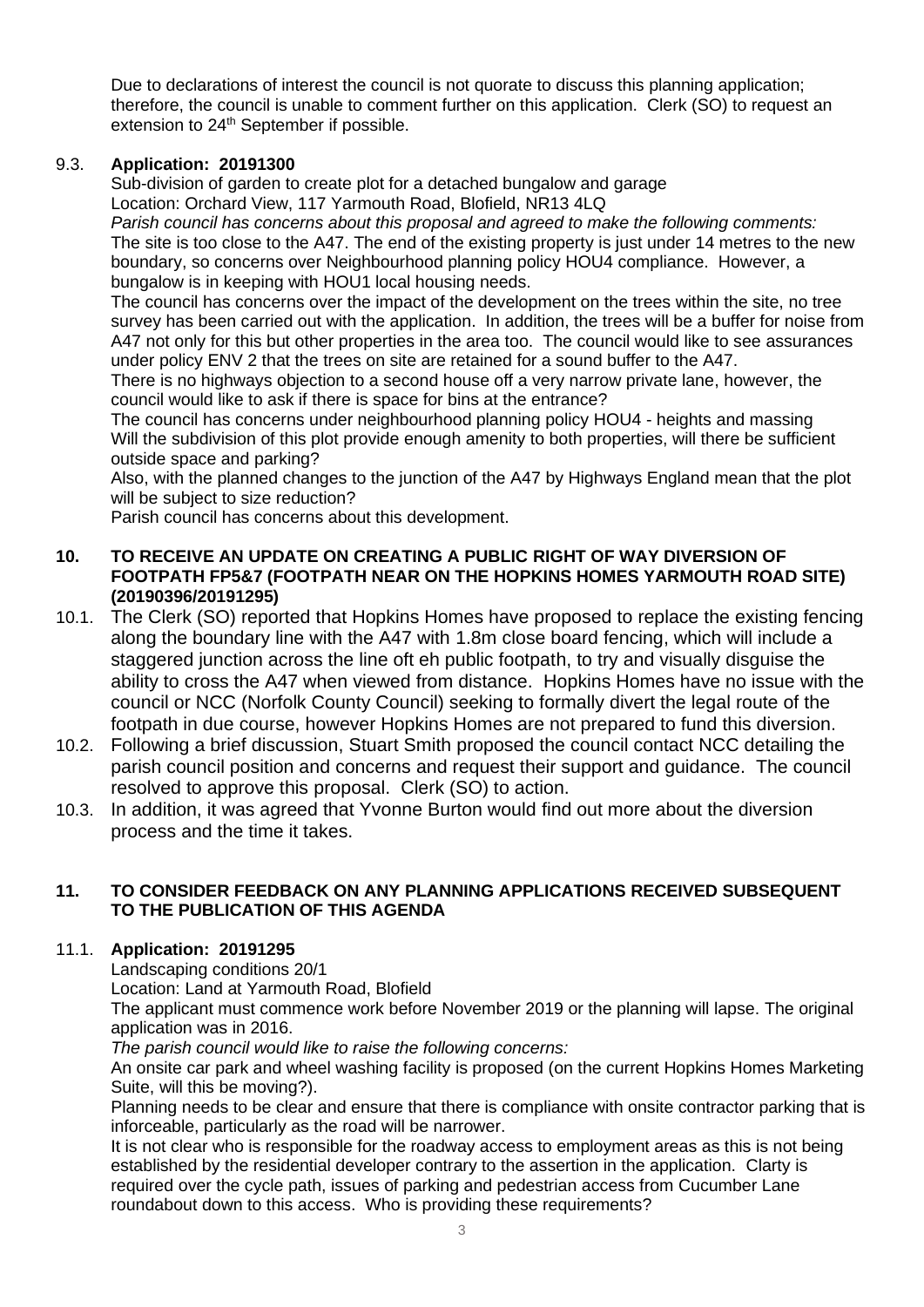The council are concerned with compliance with the neighbourhood policy ECO1.

## **12. TO CONSIDER THE PURCHASE OF A REMEMBRANCE WREATH AND APPROPRIATE DONATION**

12.1. Stuart Smith proposed the council purchase a remembrance wreath, making a donation of £100 from S137. The council unanimously resolved to approve this proposal. Clerk (SO) to action.

## **13. TO CONSIDER A FUNDING REQUEST FROM NORFOLK AGE UK AND NORFOLK CITIZENS ADVICE**

13.1. Stuart Smith proposed the council make a donation of £50 to Norfolk Age UK and a donation of £50 to Norfolk Citizens Advice (both from S137 budget). The council unanimously resolved to approve this proposal. Clerk (SO) to action.

## **14. TO APPROVE INVOICES FOR PAYMENT**

- 14.1. The Clerk (SO) reported that Barclays has accepted the two new signatories on the bank account. The council now has 4 councillors available to sign cheques.
- 14.2. Receipts from  $3^{\text{rd}}$  August 2019  $2^{\text{nd}}$  September 2019 totalling £48.28 were noted (see Appendix 1).
- 14.3. The council unanimously resolved to approve all payments totalling £2,470.95 (see Appendix 2). The council unanimously approved this proposal. Clerk (SO) to issue cheques.

## **15. TO RECEIVE AN UPDATE REPORT ON CURRENT PROJECTS AND AGREE ANY NECESSARY ACTIONS**

15.1. The clerk (SO) provided a brief update on the current projects.

## **16. TO RECEIVE AN UPDATE ON MARTY'S MARSH AND AGREE ANY NECESSARY ACTIONS**

- 16.1. Annie Summazzi from BDC was unable to attend the scheduled August meeting; this has now been rescheduled to 16<sup>th</sup> September 2019.
- 16.2. The draft management plan has been prepared by Matthew Davies from the fringe project and this will be circulated to all councillors for review. Clerk (SO) to add to October agenda for consideration.
- 16.3. Yvonne Burton advised that the BADCOG group are hoping to do some scything of the grass on the Marsh.

## **17. TO RECEIVE AN UPDATE ON THE COMMUNITY ENGAGEMENT PROJECT, NOTE THE TIMELINE, NEXT MEETING DATE AND AGREE ANY NECESSARY ACTIONS**

17.1. The next meeting is scheduled for Monday 30<sup>th</sup> September at 10:30am-2pm at Poringland village hall for all councillors.

## **18. TO RECEIVE AN UPDATE FROM THE NCC CHILDRENS SERVICES AND AGREE ANY NECESSARY ACTIONS**

- 18.1. Norfolk County Council Childrens Services has reported to the parish council that Norfolk Homes will not agree to vary the covenant in the S106 agreement for the Wyngates community land.
- 18.2. Norfolk Childrens Services (NCS) has cancelled their meeting with the parish council on the 10<sup>th</sup> September. NCS, along with Broadland District Council, are going to seek legal advice to understand if there is another way for them to proceed with this land for a new school.
- 18.3. The meeting between the parish council and NCC is awaiting a rescheduling. At this meeting it is anticipated that NCC Childrens Services will provide the parish council with an update on their plans.
- 18.4. The clerks would recommend that the council await the outcome of the next NCC services meeting and then, as necessary, the parish council should seek their own legal advice before agreeing to anything.

## **19. TO RECEIVE AN UPDATE ON THE VILLAGE GATEWAYS AND POSSIBLE BUS SHELTER ON MILL ROAD AND AGREE ANY NECESSARY ACTIONS**

- 19.1. Sarah Dhesi provided a written report (in her absence) on progress with the bus shelter.
- 19.2. Stuart Smith reported that progress is slow with these projects, contacting NCC Highways is difficult. The council agreed to write to NCC Highways and request a meeting to discuss the village gateways, bus shelter and Woodbastwick Road trod. Clerk (SO) to action.

## **20. TO NOTE A PARISHIONER COMPLAINT REGARDING HOPKINS HOMES WORKING HOURS AND AGREE ANY NECESSARY ACTIONS**